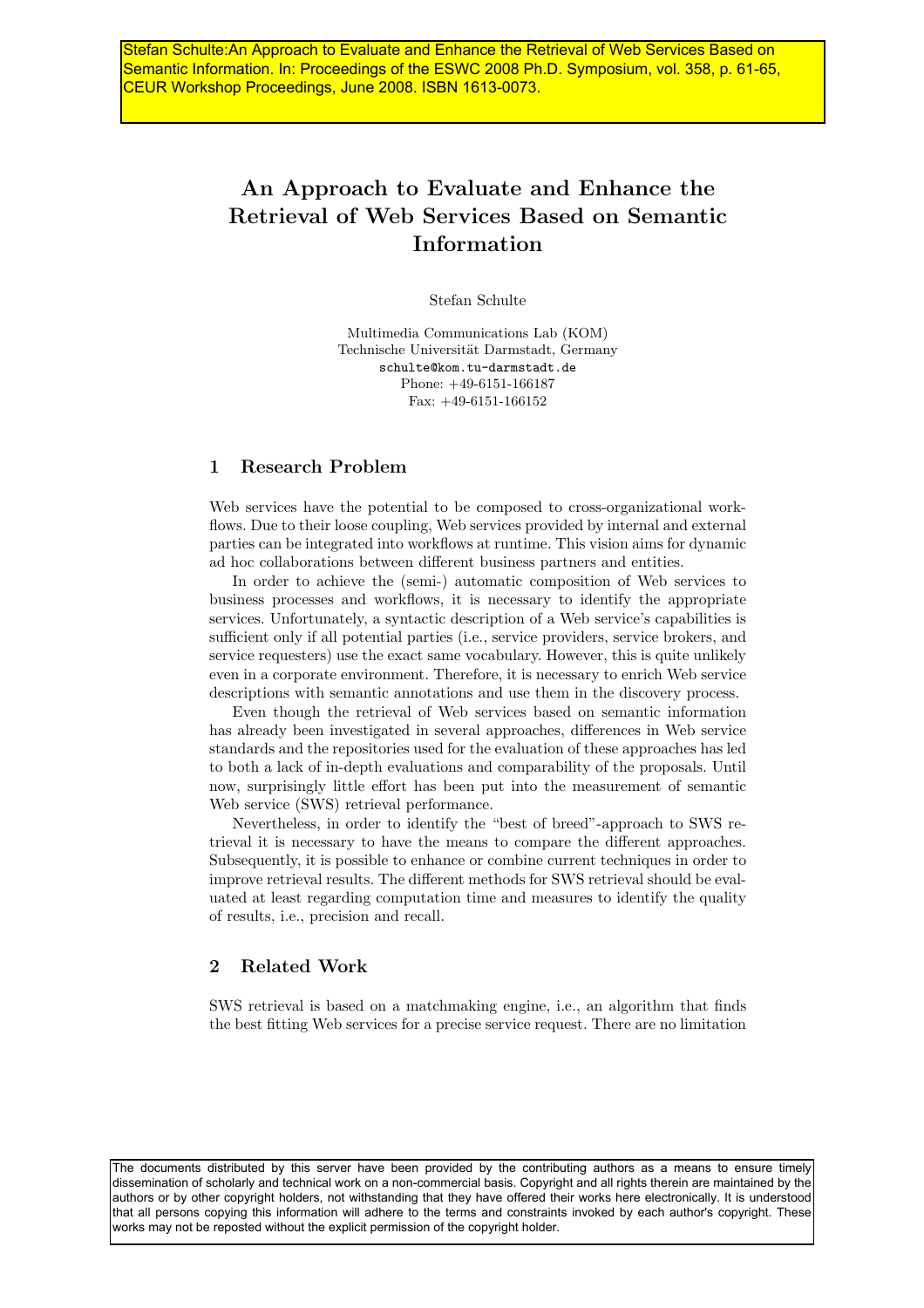regarding how this algorithm is actually implemented, the form of the request, the number and the sequence of "best fitting" services, or which service feature is retrieved. Several authors have proposed different kinds of matchmaking based on the degree of conformity between the requests and Web service descriptions. In most cases, service requests are expressed as Web service descriptions that perfectly meet the requests; a query in terms of keywords or the ability to browse a service repository are not provided. Hence, it is necessary to identify the inputs and outputs of the Web service which fits perfectly, thereby making it more difficult for uninformed users to find appropriate services.

An obvious approach to SWS matchmaking has been proposed, i.e., by [8] and [5] with the matching of capabilities: A service is deemed to be of use for a requester if all outputs requested are matched by the outputs advertised and if all inputs needed by the service advertised can be covered by the inputs provided by the requester. Matches between inputs/outputs requested and advertised are categorized into exact, plug in, subsumes, and fail matches [5]. Thus, it is possible to arrange services by the degree to which they match the inputs/outputs requested.

The four categories mentioned may also be employed to measure the degree to which an advertised Web service can meet a request. A detailed implementation of this approach is presented in [4]. The authors enhance the four mentioned categories by intersection. However, it is not possible to assess, for example, which of two plug-ins better meets a request. Xu et al. propose the use of semantic distances between concepts in an ontology which extends this categorization and introduces a feasibility to rank Web service [9]. Klusch et al. enhance the frequently applied logic-based approaches with content-based information retrieval [1].

Regarding the evaluation of approaches to SWS matchmaking, most researchers fall back on their own Web service data sets. Consequently, this constrains the ability to compare evaluation results. To overcome this issue, the research community has come up with different contests in which researchers can bring in their approaches for such evaluations.

The S3 Matchmaker Contest adopts the OWLS-TC2 test data set [2]. As its name implies, this constrains the deployment of Non-OWL-S algorithms. Even though OWLS-TC2 can be regarded as a state-of-the-art test data set at the moment, it lacks real world examples and the semantic richness of Web services [3]. It is planned to include WSDL-S/SAWSDL and WSML test data sets and approaches in the next executions of this contest, but even then it would "only" be possible to compare one SAWSDL-based approach to another SAWSDL-based approach etc.

The Semantic Web Service Challenge is currently the most established contest and has been carried out several times since 2006. Its aim is to develop a test bed for different matchmaking frameworks. Hence, this contest is independent of Web service standards. All services are only specified by natural language descriptions and hence must be adopted to the matchmaking approach at hand [6].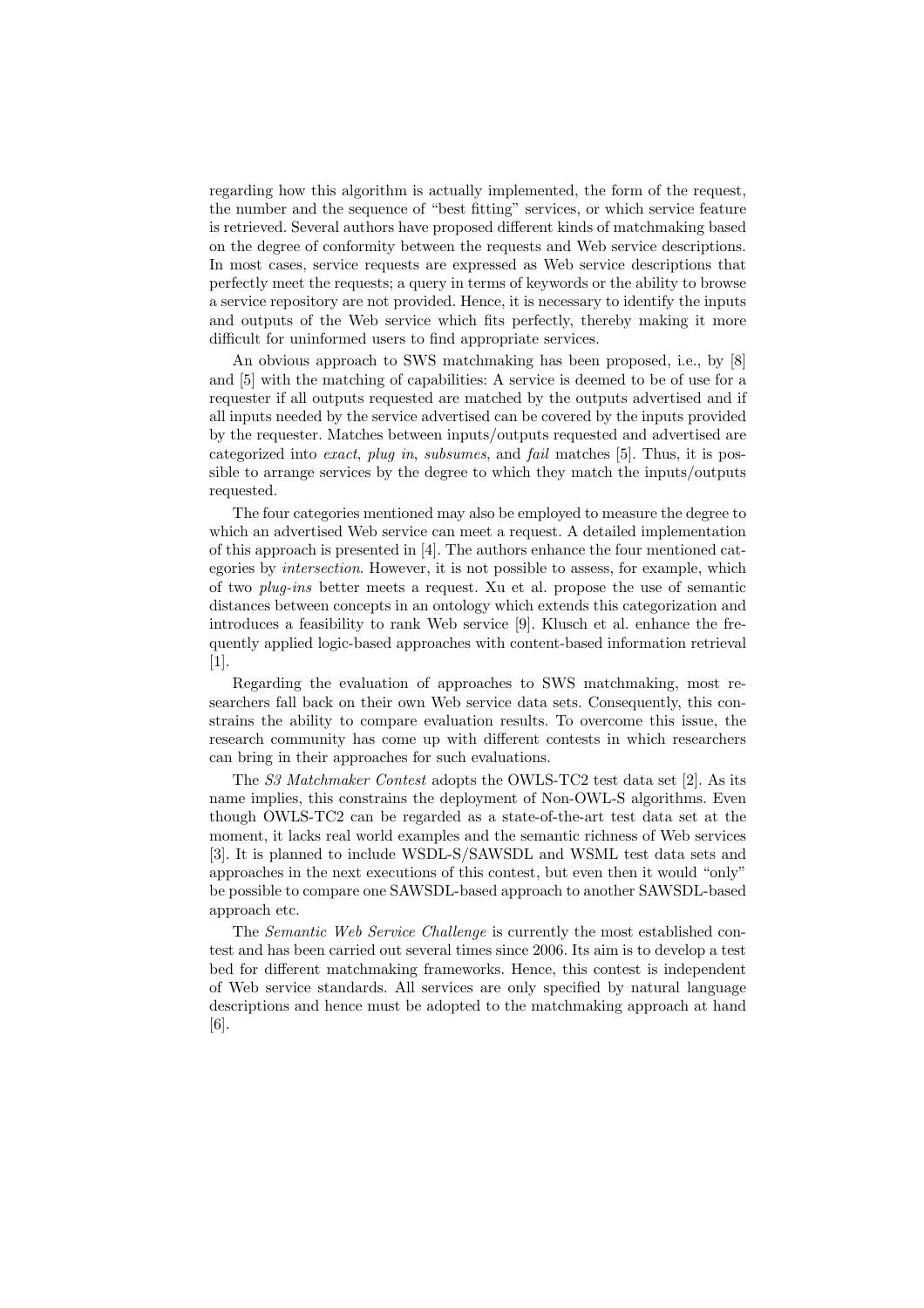## 3 Expected Contributions

The contributions of my thesis include both an evaluation workbench that covers the issues regarding evaluation approaches currently used and the evaluation of a heuristic-based algorithm for SWS matchmaking.

The approaches presented to SWS matchmaking evaluation lack at least one of the following issues (a detailed discussion of the pros and cons of these contests is presented in [3]):

- Lack of real world example Web services
- A too small set of Web services
- Some meaningful evaluation criteria are not examined
- Limitation to one Web service standard
- Results are often not published in detail, i.e., the actual retrieval results per query etc. are missing in the concerned publications
- Degree of matching is only of subordinated importance

While it is very difficult to address the first two issues without contributions from a large community, it is possible to counter the remaining problems. Hence, the implementation of the workbench in my thesis is based upon the following principles:

- Provision of a Web-based workbench for SWS matchmaking algorithms which can be used by the research community.
- Requests may be expressed in different Web service languages.
- Answer sets are not constrained by the language of existing Web services.

It must be noted that it should not and cannot be the aim of the proposed workbench to replace the well-established contests mentioned above. Quite on the contrary, the goal is to provide researchers with another possibility to evaluate SWS matchmaking algorithms, especially the approaches to SWS matchmaking in our working group.

Current approaches to SWS matchmaking which do not take their performance into account are hardly feasible in dynamic real-time scenarios due to the large number of potential Web services involved. This is especially complicated if a workflow has to be replanned at runtime. In such a case the computation time of a composition becomes crucial. Hence, it is necessary to find the appropriate Web services in a very short period of time. Replanning at runtime becomes necessary, if the Web services chosen at design time are not available anymore. Obviously, a service consumer is not willing to wait for the transaction of a predefined functionality or workflow. Thus, it is necessary to identify and make use of other possibilities to minimize the retrieval time for Web services.

This leads to an optimization problem based on the objective function and constrains which have to identified. Instead of using time-consuming linear integer programming, I propose the usage of heuristics in order to minimize computation time.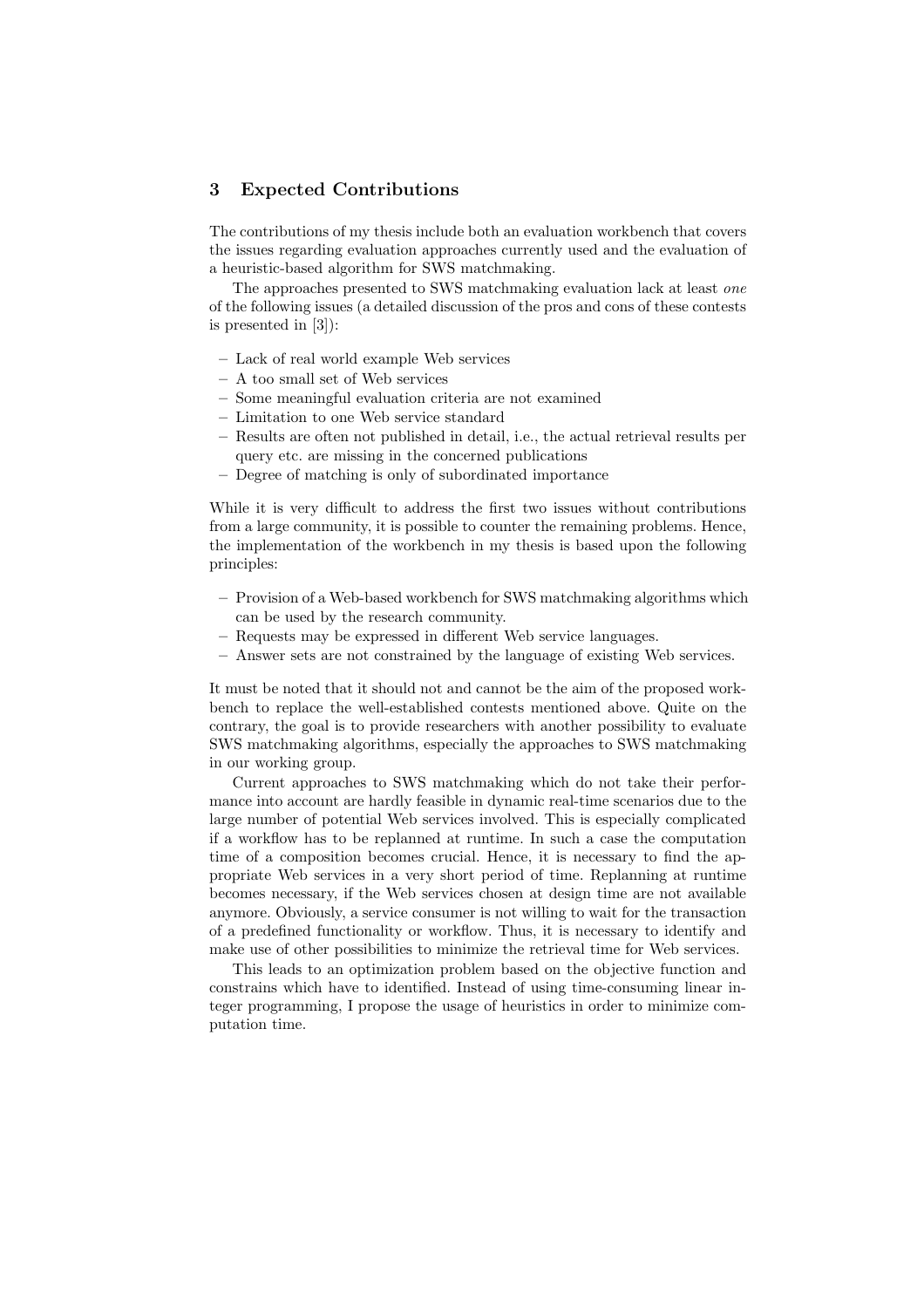

Fig. 1. Overview of Evaluation Workbench SEM.KOM

## 4 Next Steps

A prototypical implementation of the evaluation workbench has already been carried out in SEM.KOM (cp. Fig. 1 and [7]). Although the capabilities of this workbench are permanently enhanced, we have not yet implemented all possible features of SEM.KOM. In particular, it is necessary to include more retrieval approaches and Web service standards.

Currently, the components illustrated in Fig. 1 have been realized as follows:

- The request wrapper uses a RDF/XML format to convert the service request into a comparable format. It is possible to use a keyword-based search or to post the request in terms of a complete OWL-S description. The Jena Semantic Web Framework (version 2.5.4) is used to read and write RDFand OWL-statements. In order to parse OWL-S, we use OWL-S API 1.1.0 beta (http://www.mindswap.org).
- It is possible to choose from two approaches of SWS retrieval (matching engines): the implementation of either logic-based reasoning as presented in [8] or keyword-based search. A combination of these approaches is also provided.
- The *service repository* is available in the form of files in a directory and can be accessed via an interface which wraps all the services advertised. At the moment, we are deploying OWLS-TC (version 2.2 [2]) as the dataset for testing.
- The result monitor provides the quality metrics precision, recall, F1 score and average query response time and stores them and all corresponding metadata.